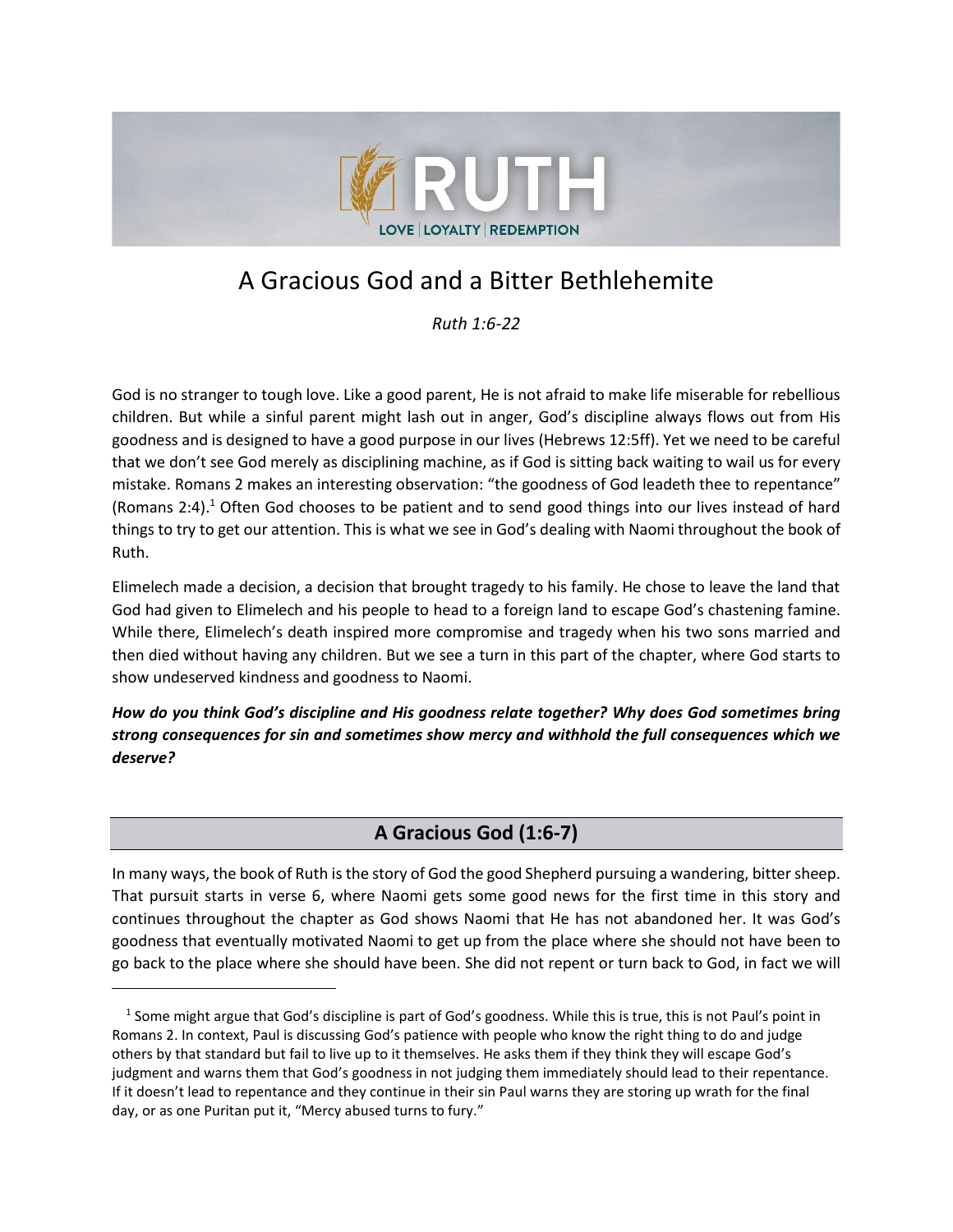see later that she is still quite bitter with God. But showered Naomi with kindness anyway, and that kindness began the process of restoring Naomi.

## *Before going through this section, ask your group what ways they can see God's goodness in this chapter. They might have more than those listed here!*

#### **God Visits His People with Food (1:6-7)**

Finally, after all the bad news at the beginning of the story, we read that God visited His people. In the Old Testament, God can visit for either punishment (e.g. Exodus 20:5; Amos 3:2; Hosea 1:4<sup>2</sup>) or for blessing (e.g. Genesis 21:1; Exodus 4:31; 13:19). In other words, God's visiting you can be a good thing or a bad thing, depending on why He is visiting! The story doesn't fill in for us whether there was repentance on the part of Judah or if God simply was moved with compassion and decided to end the famine. The only perspective we have is that of Naomi, Ruth, and Orpah, and nothing that any of them have done seems to have "earned" this.

#### **God Sends Naomi Home with Ruth (1:16-18)**

Naomi's bitter complaint that God had sent her home empty (1: might seem a little harsh to us considering Ruth was standing right there! But what Naomi no doubt was thinking about was the fact that she had no men to provide and care for her. In the culture in which Naomi and Ruth lived, having husbands and sons was essential to having a good life, in fact throughout the story being married and having "rest" are one in the same (1:9; 3:1). Naomi didn't have a husband or a son, she had a Moabite daughter-in-law with little chance of marrying a respectable Hebrew who would simply be another mouth that Naomi couldn't feed.

But God knew what He was doing. By the end of the story, Naomi and everyone else is going to see what God is doing and how important Ruth is (cf 4:14-15). Sometimes in life God gives us what we need, not what we want. Naomi needed Ruth, and God had a plan to bless Naomi through Ruth in ways she couldn't have imagined.

#### *Can you think of times in your life when God gave you needed rather than what you wanted?*

#### **God Times Their Return Trip Perfectly (1:22)**

Barley was the first crop to be harvested. For Naomi and Ruth to return at the beginning of the barley harvest meant that they would have had maximum opportunity to harvest food and prepare for the dry

<sup>&</sup>lt;sup>2</sup> Most English translations will use "punish" in Amos 3:2, Hosea 1:4, and similar passages, but the Hebrew word is *paqad*, the word for "visit."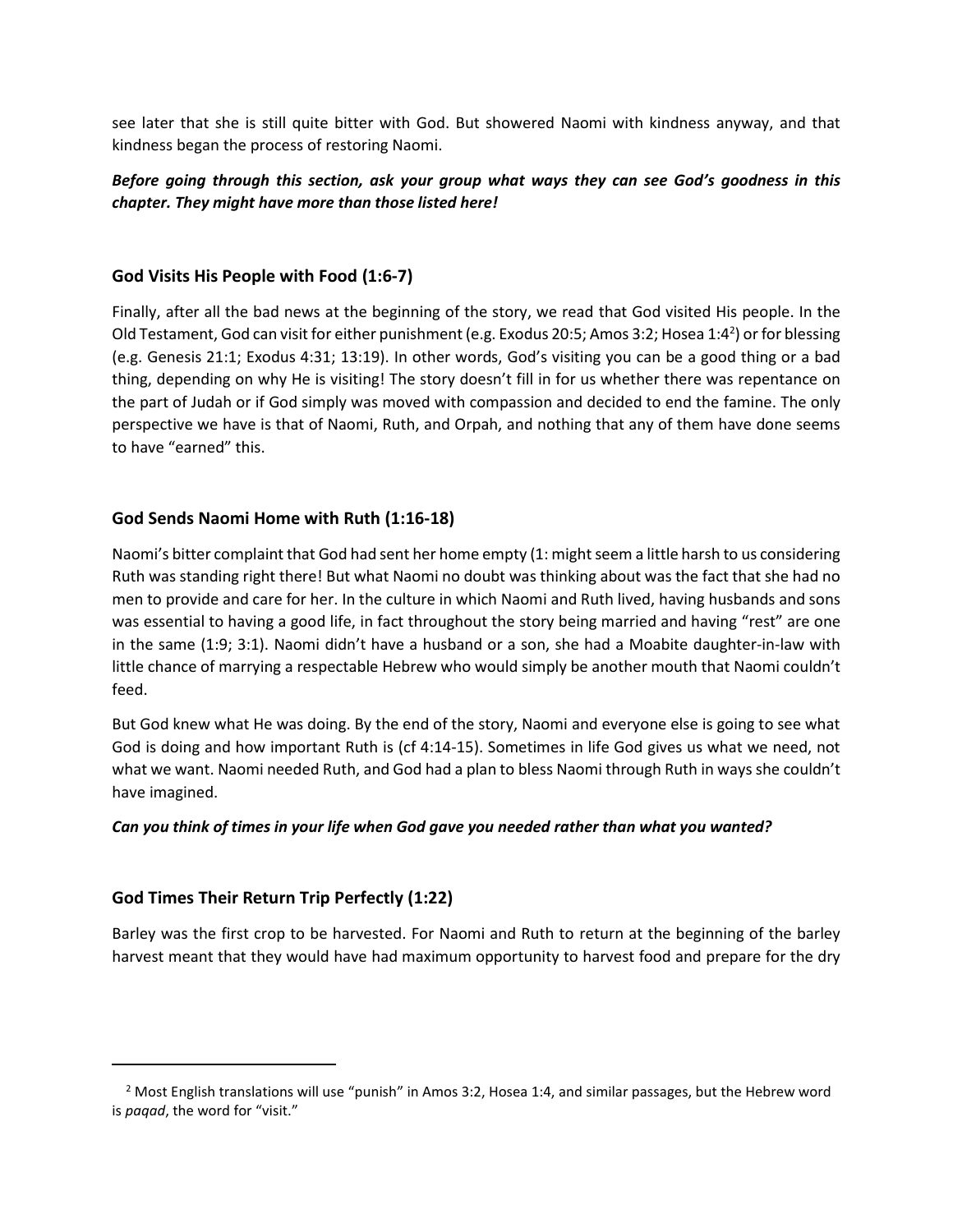season. $3$  The author of Ruth is dropping another little reminder of the way in which God has providentially taken care of Naomi and now Ruth.

#### *Why would God do all of this for Naomi, especially after her bitter comments about Him?*

*How has God shown Himself to be kind and patient in your life?*

# **A Dedicated Daughter-in-Law (1:8-18)**

By this point in the story, Ruth is only known by name. This section introduces us to the character of Ruth by showing us an impressive display of loyalty.

## **Naomi's Charge to Return (1:8-9)**

Naomi's first speech of the book is a little startling. The first time she speaks she tells her daughters-inlaw to return to their own homes, rather than go with her to Judah. Why would Naomi do this? Her logic becomes clear as the story progresses. Naomi felt that Ruth and Orpah had a better chance of marriage in Moab, and felt that they had nothing to gain by following her to Judah.

On a material level, Naomi wanted what was best for her daughters-in-law. To remarry would mean a much easier life than picking up the scraps after reapers and potentially getting harassed or worse. It would mean the chance of a family and having sons to take care of them in their old age. And the odds of Ruth and Orpah remarrying in Moab would have been much better than if they returned to Judah with Naomi.

On a spiritual level, Naomi's advice was disastrous. She encouraged them to return to a pagan land and go back to a pagan lifestyle. By the end of this back and forth, she actually goes so far as to tell Ruth to follow her sister-in-law's example and return to her people… and her gods! Naomi does care about Ruth and Orpah, but sadly her spiritual depression led her to see a life in Moab serving Chemosh as better than a life in Judah serving Yahweh.

# *How might Naomi have responded to this situation if she had responded in faith and humility to God's work in her life?*

<sup>3</sup> "The timing is critical and providential, for it means that Naomi and Ruth arrive in "the house of bread" just when the grain for bread is ready to be cut, that is, in late April or early March by our calendars. Since barley was the first crop to be harvested each year, the timing of their arrival meant that Naomi and Ruth could get settled at a time when food would be relatively plentiful and that they were around to lay up stores of each crop for the dry season." Daniel Block, *Judges, Ruth*, New American Commentary (Nashville: Broadman & Holman Publishers, 1999), 650.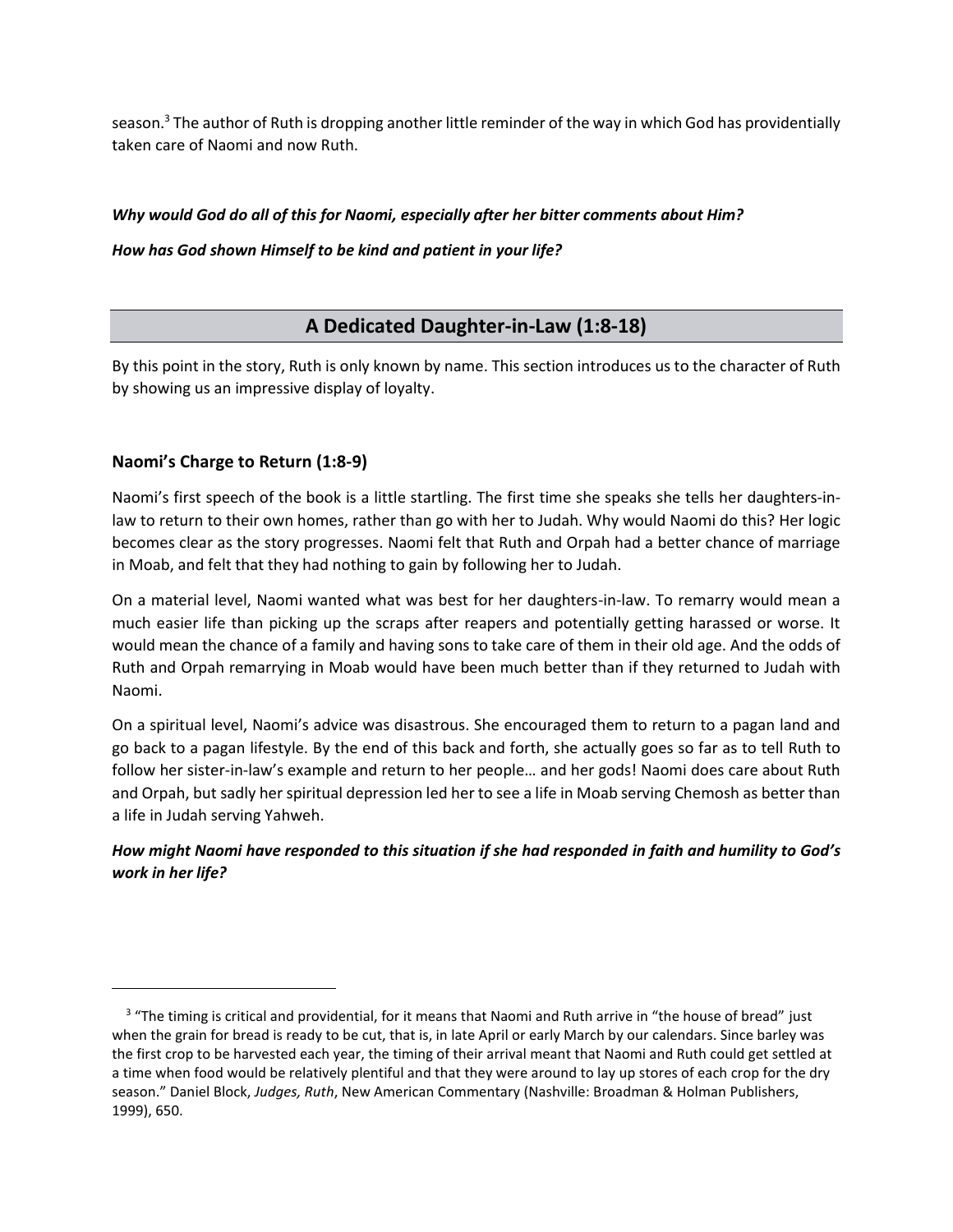People today may find themselves in a situation similar to Naomi. Discouraged by life, disillusioned by God, they wonder if He can really help them, let alone anyone else. They say the right things about God, but deep down they aren't convinced that God is really the best path for everyone.

## *What would it look like for a believer to allow spiritual discouragement to keep them from seeing God as the solution for everyone?*

## **Orpah's Decision to Return (1:10-14)**

Both Ruth and Orpah initially reject Naomi's proposal. They proclaim that they will return with her to be part of her people. This is an impressive display of loyalty, and one that calls for a lengthy speech on the part of Naomi to attempt to persuade them to go back to their homes. At the end, Naomi even tells the women that she feels bad for them that the Lord's hand has been against her. Finally, Orpah decides that she will go back to her own people after all.

## *Why do you think Orpah change her mind? How do you think the author of Ruth wants us to think about Orpah's decision?*

Naomi is doing what she thinks is best for Orpah and Ruth, and Orpah lets her. This isn't an easy decision for Orpah. She cares deeply for Naomi and initially intends to go with her at great personal cost. She weeps with Ruth and Naomi at the very thought of leaving (1:9), then weeps again when she decides to leave (1:14). This is an emotional scene, and if we picture Orpah as just casually turning around and going back, secretly glad that it was all over and she could move on with her life, we've missed the point. This was a tough decision for Orpah, but in the end she went home.

## *From our perspective, Orpah made the wrong decision. Yet how might Christians be tempted to make similar choices as Orpah?*

#### *How can we avoid making the same mistakes she did?*

#### **Ruth's Stubborn Refusal to Leave (1:15-18)**

In contrast to her sister, Ruth refuses to leave. She "clings" to her mother-in-law. She then resists Naomi's attempt to get her to return by asking her to stop trying to get Ruth to leave her. Instead, Ruth pledges her loyalty to Naomi, her people, and her God.

#### *The only example that Ruth has seen of followers of the Lord is Naomi and her family, why do you think she was willing to throw her lot in with God and His people after the example of Naomi?*

The statements that Ruth here makes are some of the most beautiful in all of Scripture. She expresses her loyalty to Naomi, by starting with a somewhat abrupt request that Naomi stop asking her to leave, pledging her faithfulness in a masterful six lines of poetry, and then concludes by taking an oath that God destroy her if she back out.

Ruth's loyalty to Naomi is incredible because it is above and beyond what is expected. For her and Orpah to have at least started the journey with Naomi, and then to have Ruth's conversion is on display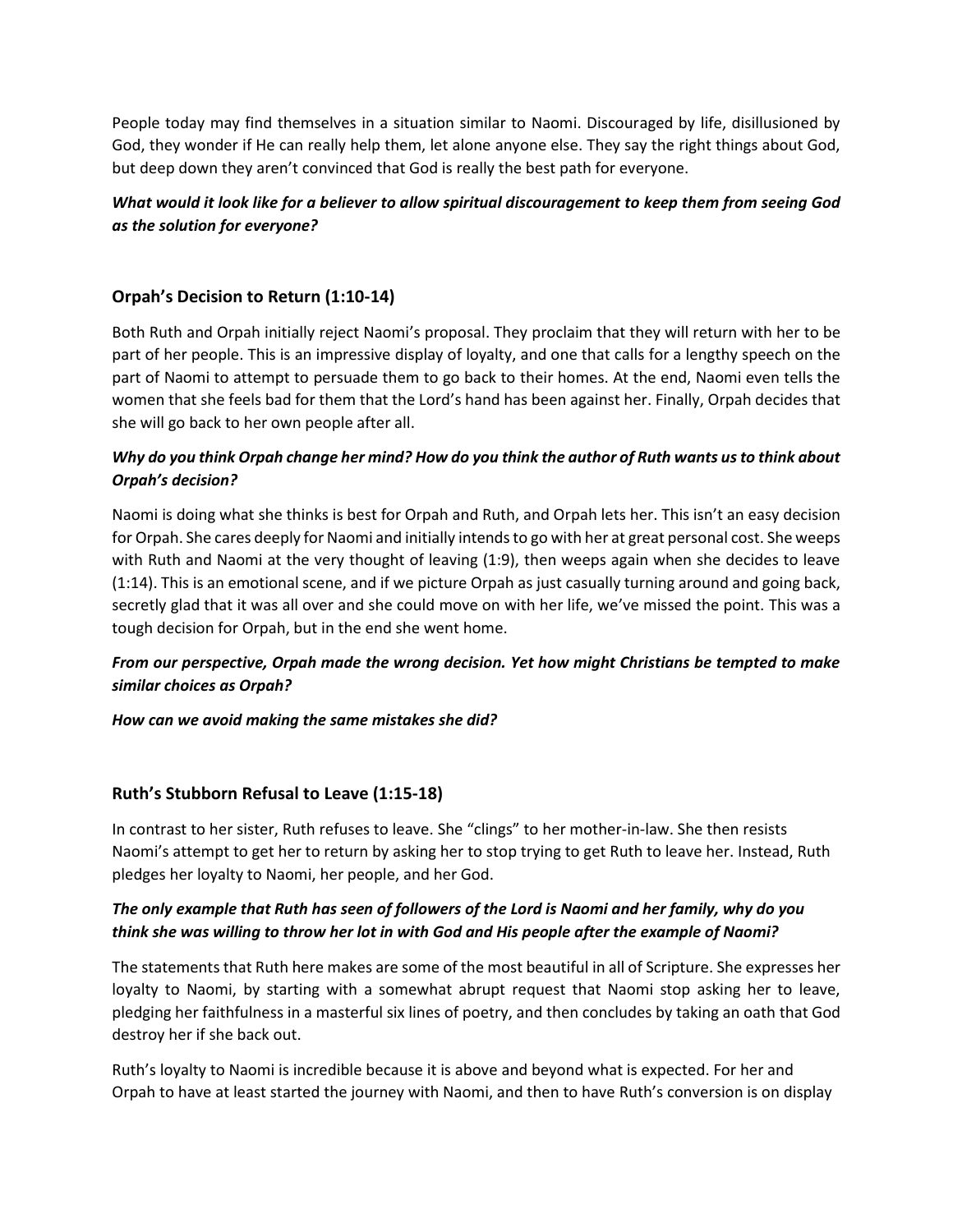at the end of this statement. She didn't just say "May God do so to me…" she specifically said "May the Lord [Yahweh] do so to me…" Her oath was not taken in the generic name of God or even in the name of Chemosh, Ruth is a Yahweh worshipper now and she takes the oath in His name.<sup>4</sup>

# **A Bitter Bethlehemite (1:19-22)**

The end of chapter one is disappointing. Despite her terrible start, by the end things are looking up in some ways for Naomi. Up until this point, we've only had a passing glance at how Naomi is processing all of this when she states that "the hand of the Lord is gone out against me" (1:13). But now we get a chance to see what is really going on in Naomi's heart, and it isn't pretty.

Naomi had been kind and sweet when she was with her daughters-in-law. She had even offered them a blessing in the name of the Lord. But her real perspective on her life comes out when everyone in the town starts talking about her.

# *The women of the town ask themselves if this is really Naomi. Why do you think they would ask that? How might Naomi look different?*

Naomi's name meant lovely, but now she wants a different name – Marah, which means bitter. The reason she gives is that "the Almighty hath dealt very bitterly with me." She then goes on and interprets her life situation as coming from the hand of the Lord. The term she uses for God is interesting – she calls Him "the Almighty." Naomi doesn't question whether these events were outside of God's control, she sees them as from Him directly. Believers who go through times of deep sorrow often have no trouble viewing God as all-powerful. They rarely sit there and wonder "Could God have stopped this or was it beyond His control?" Normally the question they have is "How could God have let this happen and still be good?" Naomi isn't questioning God's ability; she's questioning His heart.

# *When Naomi says that God has "testified against her" she's using court language to describe God "bringing her up on charges" as we might say. What reason might God have had for bringing this calamity into her life?*

# *Why do you think it is that believers tend to doubt God's goodness ("Why did God allow this?") rather than His power ("Could God have stopped this?")?*

Naomi demands to be called Marah, but it's interesting that no one calls her that, including the narrator. How fortunate for us that God does not remember us for our low points. Rather, God is going to continue working in the life of Naomi to restore to her what was taken. The story of Ruth is in many ways the story of God pouring out His goodness on a bitter Israelite who had given up. As one commentator noted, Ruth may be the heroine, but in many ways Naomi is the protagonist [i.e., the main character].<sup>5</sup>

<sup>4</sup> Although later Jesus would condemn the taking of any oath (cf Matthew 5:33ff; James 5:12), this was because He desired His followers to be such people of integrity that simply saying "Yes," or "No," carried the same weight as swearing by God Himself. In Old Testament times, the rules were that oaths should be taken by Yahweh (and not some other deity, such as Chemosh cf Deuteronomy 6:13; Joshuah 23:7), and obviously that if you swore by Yahweh you had better perform what you swore (Zecharaih 4:3-4).

<sup>5</sup> Robert Holmstedt, *Ruth: A Handbook on the Hebrew Text* (Waco: Baylor University Press, 2010), 66.